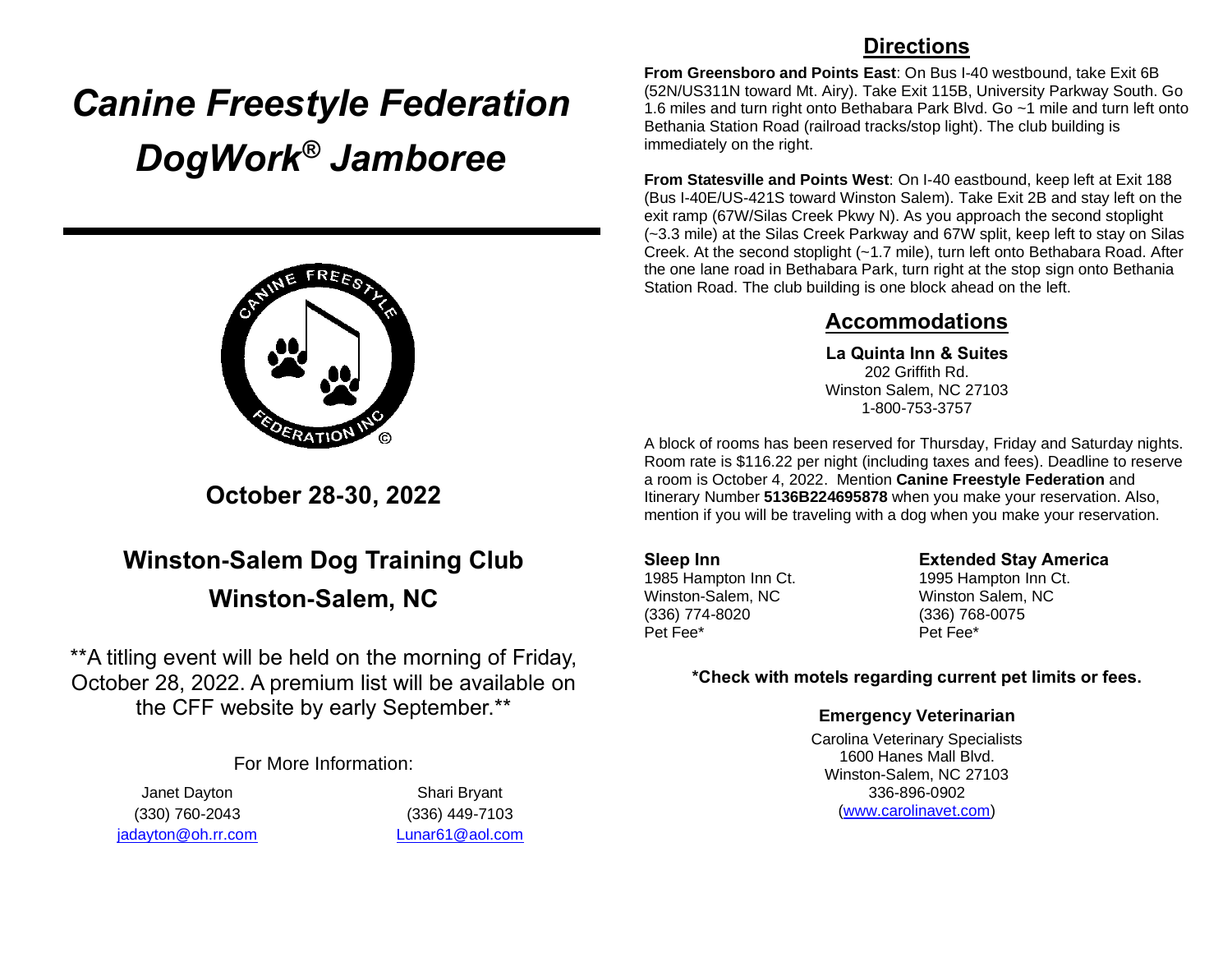The Canine Freestyle Federation (CFF) defines freestyle as a choreographed performance with music, illustrating the training and joyful relationship of a dog and handler team. Please visit [www.canine-freestyle.org](http://www.canine-freestyle.org/) for more information on CFF and to view video performances.

## **Jamboree Schedule**

➢ Friday, October 28 from 3 pm to 8 pm

Canine Freestyle Federation meeting, social hour and supper, video of the original four teams and demos.

➢ Saturday, October 29 from 9 am to 4 pm

Explore choreography, artistry and music from Level I through Level IV. Participants will be given a phrase to develop at the level appropriate for their dog. Several teams will be selected to demonstrate the phrase at each level. Discuss music and how to select music for each level.

➢ Sunday, October 30 from 9 am to Noon

Participants will develop a phrase for their dog using puzzle cards. A panel of judges will provide updates on judging and answer participant's questions.

# **Registration & Refunds**

- There are 24 working spots. Working spots will be filled in the order received. There are unlimited audit spots.
- Registration fee includes supper on Friday and Saturday, and lunch on Saturday and Sunday. Registration fee for working and audit spots is \$140.00 if postmarked on or before September 1, 2022. After September 1, 2022 registration fee is \$165.00. Note: There is no reduced registration fee for auditors since most of the registration fee is covering expenses such as building rental and meals.
- Participants with two dogs may work one dog on Saturday and the other dog on Sunday.
- Deadline for receipt of registration is October 1, 2022. Payment is due with registration. Refunds will be issued if requested by e-mail or phone before October 1, 2022. If refunds are requested, a \$25.00 administrative fee will be retained. There will be no refunds after October 1, 2022.

# **Prerequisites for a Working Spot:**

- **EXECTE:** Level I and II is for those new to CFF freestyle.
- For Level I and II: Ideally, your dog should be able to heel on the right and left on lead or off lead.
- For Level III and IV: Ideally, your dog should be able to heel on the right and left, and be able to do backing and laterals in at least one direction off lead.
- Dog must not be aggressive toward people or other dogs.

# **Dog Etiquette**

- Only dogs registered for a working spot will be allowed in the **seminar room.** Crating space is limited. If you are bringing more than one dog, please be prepared to stack crates if needed.
- Auditors are encouraged to leave their dogs at home if possible.
- All dogs must be crated and quiet when not working. If your dog cannot be crated and remain quiet, please don't bring your dog.
- Please bring some type of floor covering. No crates should be placed directly on the floor. Crates may be left in the building Friday and Saturday nights.
- Any dog that is disruptive or behaves in an aggressive manner as determined by event staff will be asked to leave.
- Dogs with mild "personal space issues" will be issued red bandanas to wear to remind participants to give the dog the room he needs.
- PLEASE clean up after your dog at the club building and at hotels: no excuses!
- Participants should follow their veterinarian's recommendations to assure their dogs are free of internal and external parasites, any communicable diseases, and have appropriate vaccinations. Proof of vaccination should be available, if requested.

### **People Etiquette**

- Please turn off all cell phone and pager audio alerts during the seminar and take all private conversations outside the seminar room.
- Plastic chairs are available. You may bring a chair of your own but please do not bring high-backed or oversized chairs.
- Participants will be encouraged to have someone video their work on their own phone or tablet.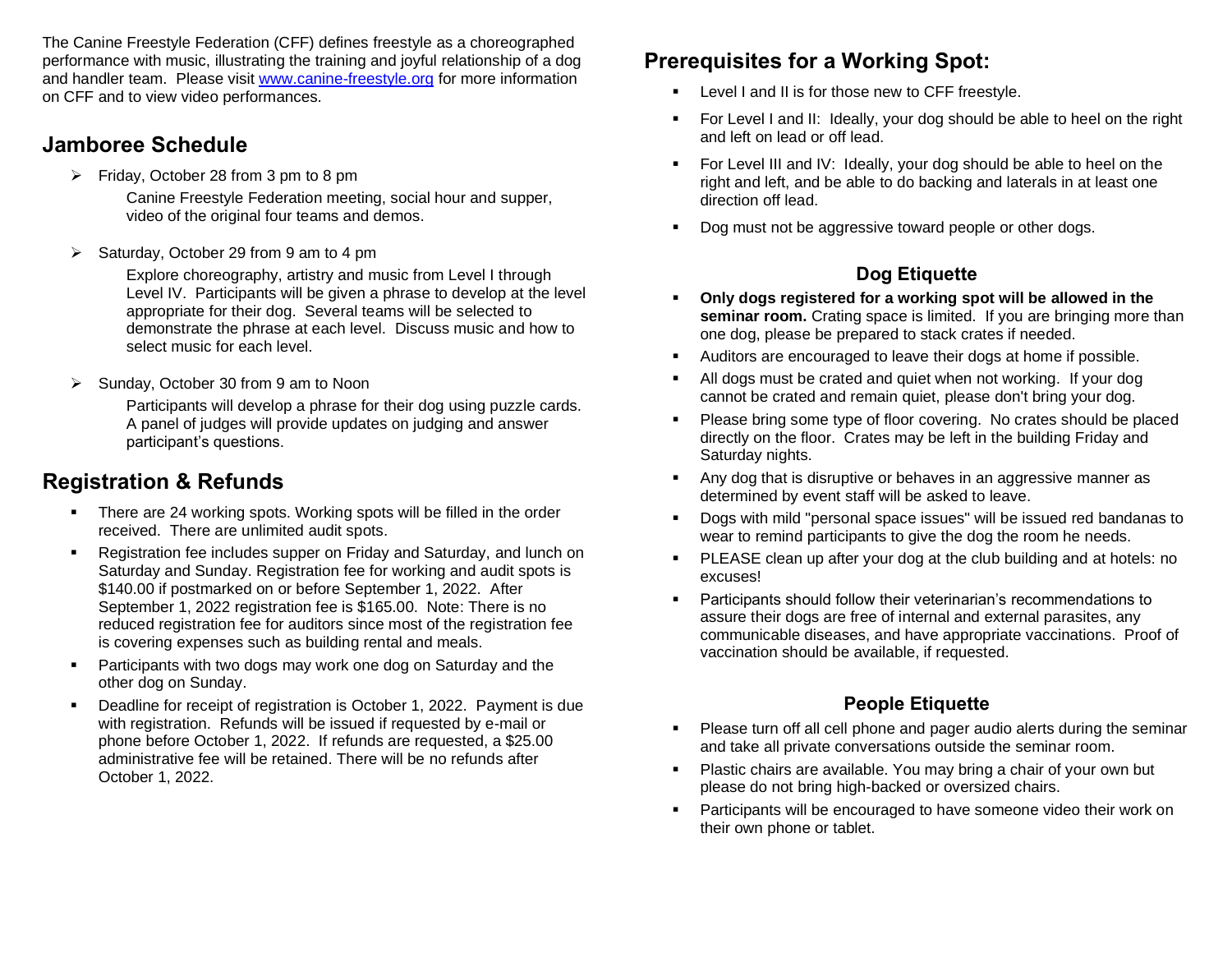### **Important COVID-19 Guidelines & Procedures**

**By entering this trial and/or attending the DogWork Jamboree,** you release the Canine Freestyle Federation, Carolina Canine Freestyle Guild, Sirius Guild, and Winston-Salem Dog Training Club of any liability relating to COVID-19, as the Canine Freestyle Federation, Carolina Canine Freestyle Guild and Sirius Guild will enforce all N.C. State Government regulations that exist at the time of these events. Anyone who refuses to comply with these guidelines will be asked to leave the site and no refund of entry fees or Jamboree registration fee will be given. **Masks are required** except when a handler is exhibiting and within the performance space at the trial, or when an event attendee is eating or drinking at either the trial or Jamboree. All event attendees are encouraged to eat or drink outside of the building. **See Waiver on next page.** 

COVID-19 requirements may change based on local guidelines so we will pass on that information via all e-avenues possible and in the judging schedule.

Should the trial or Jamboree be cancelled due to COVID-19 restrictions after entries or registrations are received, a portion of the entry fee and/or registration fee will be refunded to exhibitors. The organizations will not retain any profits from these events after expenses are paid.

If you are ill, feel unwell, are coughing, sneezing, running a temperature or have recently been exposed to someone who has tested positive for COVID-19, please stay home. A signed waiver is required for entry to the trial site building, including set-up day. Waivers are to be presented as you enter the building. Bring your own pen/pencil. You will be given a colored wristband when you drop off your waiver. **See Waiver on next page.** 

# **COVID-19 EVENT WAIVER**

Canine Freestyle Federation, Carolina Canine Freestyle Guild, Sirius Guild, and Winston-Salem Dog Training Club

#### **Notice – Anyone Who Attends This Event Must Sign This Form**

This also includes minor children under 18 years of age.

I fully attest to the best of my knowledge I do not have COVID-19 at the time of attending this event. I, also, attest I have NOT been in contact with or exposed to any known carrier of COVID-19 within the past 14 days. I agree that I am attending this event hosted by the Canine Freestyle Federation, Carolina Canine Freestyle Guild, Sirius Guild at the Winston-Salem Dog Training Club entirely at my own risk and take full responsibility for my own health and safety during this event. I will follow all requirements, procedures, protocols and guidelines of the organizations and the Winston-Salem Dog Training Club to reduce any exposure and possibility of contracting or spreading the virus. I will also follow CDC, Federal, State of North Carolina, Forsyth County, and City of Winston-Salem guidelines in regard to COVID-19.

I fully submit that the Canine Freestyle Federation, Carolina Canine Freestyle Guild, Sirius Guild, and Winston-Salem Dog Training Club and all other contracted staff and employees, any workers or volunteers, are in no way liable for any present or future COVID-19 exposure incurred at any time by any person, in attendance or not in attendance, during or after this event, and hereby waive all rights to file a lawsuit against above if I am exposed to COVID-19.

By signing this waiver below, I hereby agree to follow everything contained within this waiver.

| Signature:       | Signature:                            |
|------------------|---------------------------------------|
| Print name:      | Print name of minor:                  |
| Address:         |                                       |
| City, state, zip | Minor child under 18 years signature: |
| Cell phone:      |                                       |
| Date:            | Date:                                 |
|                  |                                       |

**PLEASE PRINT, FILL OUT & BRING THIS FORM WITH YOU. NO FORM – NO ENTRY – NO EXCEPTIONS**